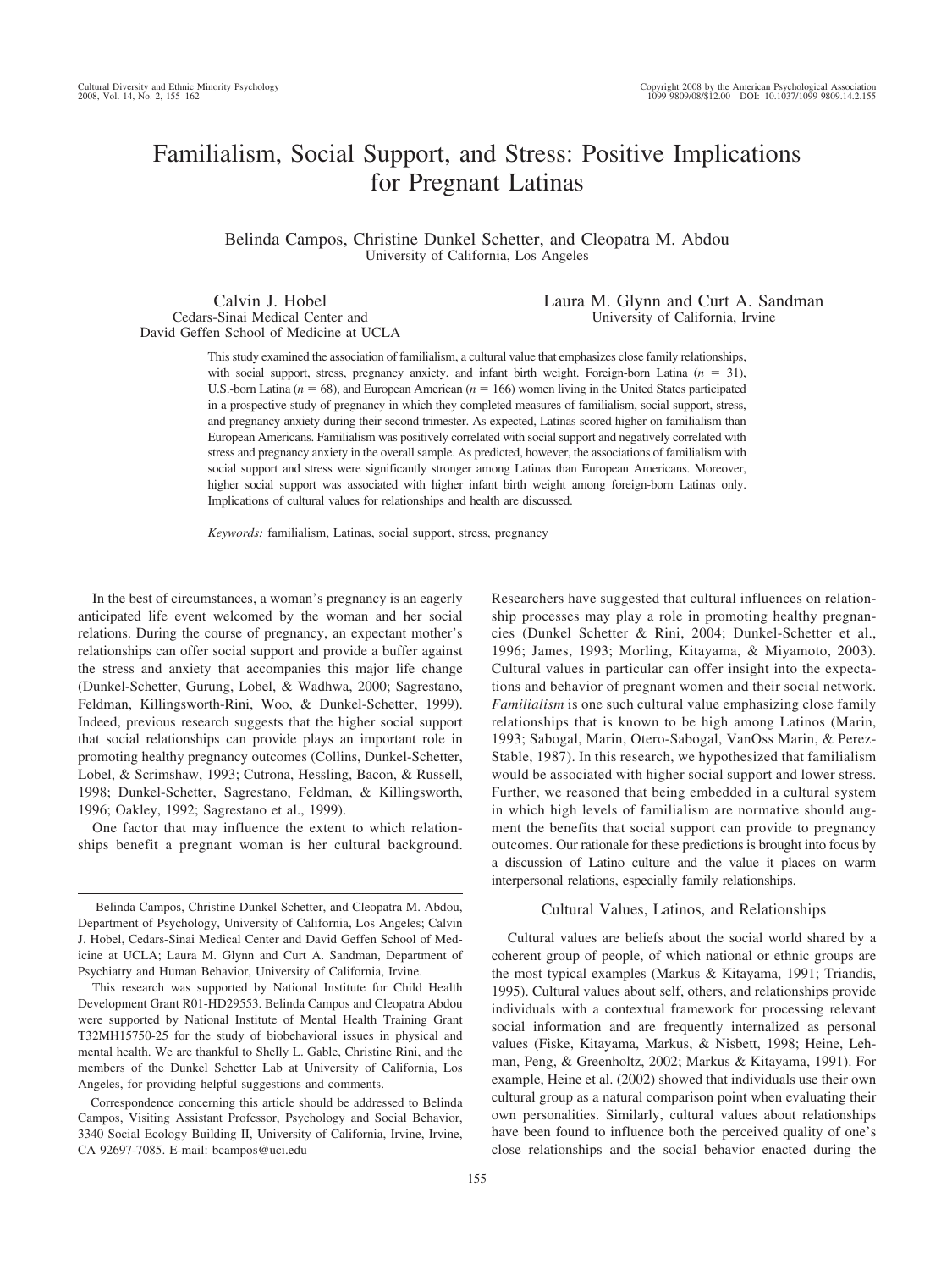course of relationship interaction (Endo, Heine, & Lehman, 2000; Iyengar & Lepper, 1999).

Cultural psychologists characterize Latino culture as a collectivist culture that prioritizes warm, emotionally positive social interaction (Marin, 1993; Sabogal et al., 1987; Sanchez-Burks, Nisbett, & Ybarra, 2000; Triandis, Marin, Lisansky, & Betancourt, 1984) and places special importance on close family relationships (Marin, 1993; Sabogal et al., 1987). As evidence of this interpersonal orientation, members of Latino cultures have been found to be more likely to offer assistance to strangers (Levine, Norenzayan, & Philbrick, 2001) and attend to interpersonal relations in the workplace than members of other cultures (Sanchez-Burks et al., 2000). Although these values are believed to be broadly held in Latin American countries, it is important to note that they have been largely studied in Mexican Americans, not other Latinos (Marin, 1993). There is also significant within-group variation, and not all Latinos personally hold these values.

Familialism, also called familism, is the name given to the particular importance placed on close family relationships in Latino culture (Freeberg & Stein, 1996; Marin, 1993; Sagrestano et al., 1999; Steidel & Contreras, 2003). Collectivist cultures and low socioeconomic status (SES) groups generally place greater emphasis on family relationships relative to individualist cultures and high-SES groups (Fuligni, Tseng, & Lam, 1999; Gaines et al., 1997; Triandis, 1995; also cf. Romero, Robinson, Haydel, Mendoza, & Killen, 2004). Latino familialism, however, is distinct in the extent to which it stresses emotionally positive, supportive family relationships (Marin, 1993; Sabogal et al., 1987). Studies on Latinos have found a greater tendency to socialize and exchange emotional support with an extended family network than European Americans (Keefe, Padilla, & Carlos, 1979; Knouse, 1991). In contrast, Asians and Asian Americans, whose collectivist culture has been extensively studied, have been found to be less likely to perceive family as an appropriate source of social support than European Americans (Kim, Sherman, Ko, & Taylor, 2006; Taylor, Sherman, Kim, Jarcho, Takagi, & Dunagan, 2004). Sabogal et al. (1987) proposed that Latino familialism consists of three attitudinal factors: family obligation, family as a social referent, and family support. In their study of U.S. Latinos of Mexican, Cuban, and Central American origin whose families had been in the United States for varying lengths of time, Sabogal et al. (1987) found all Latinos to be higher on these three aspects of familialism than European Americans.

This pattern of empirical evidence supports the view that Latino culture places great importance on warm interpersonal relations and indicates that supportive relationships, particularly family relationships, are a highly valued cultural ideal. Although not all individuals desire or obtain this cultural ideal of positive relationships, our analysis suggests that the expectations surrounding these cultural values may create a context that makes it easier for members of the culture to perceive, obtain, and benefit from social support from their close relationships, including family relationships.

# Latino Cultural Values and Health

The emphasis that Latinos place on positive, supportive social relationships has been proposed to contribute to the "Latino health paradox" (Fuentes-Afflick & Lurie, 1997; James, 1993; Sorlie, Backlund, Johnson, & Rogot, 1993). The Latino health paradox has two components. First, Latinos in the United States have better health than would be expected given their socioeconomic disadvantages (Abraído-Lanza, Dohrenwend, Ng-Mak, & Turner, 1999; Hessol & Fuentes-Afflick, 2000). Despite the established link between low SES and poorer health (Adler et al., 1994), the health outcomes of low-SES Latinos are frequently comparable to their more affluent European American counterparts (Abraı´do-Lanza et al., 1999; Hessol & Fuentes-Afflick, 2000). The second component is that Latino health outcomes tend to grow worse with increased time in the United States, sometimes called the "healthy migrant effect" (Abraı´do-Lanza et al., 1999; Fuentes-Afflick & Lurie, 1997). That is, it appears that becoming more acculturated to the United States somehow negatively impacts Latino health outcomes.

The Latino paradox is particularly relevant to pregnancy outcomes such as infant birth weight, a key indicator of infant health, and is also predictive of later child health and development (Callister & Birkhead, 2002; Sable & Wilkinson, 2000). Poor Latina women in the United States give birth to infants of comparable birth weight relative to more affluent European Americans (Martin et al., 2005). Although we know of no studies that have directly examined the link between cultural values about relationships and health, research on pregnancy suggests that psychosocial resources may be important in promoting healthy pregnancy outcomes for all women (Dunkel-Schetter et al., 2000; Paarlberg, Vingerhoets, Passchier, Dekker, & Van Geijin, 1995). In particular, social support can contribute to higher infant birth weight by means of reduced stress and anxiety and perhaps by other means (Cohen & Wills, 1985; Collins et al., 1993; Feldman, Dunkel-Schetter, Sandman, & Wadhwa, 2000; Hogue, Hoffman, & Hatch, 2001; Sable & Wilkinson, 2000). In contrast, stress and anxiety are risk factors for preterm delivery, low birth weight, and other adverse child and maternal outcomes (Dunkel-Schetter, 1998; Institute of Medicine, 2007; Lobel, 1994; Pickett & Collins, 2004; Rini, Dunkel-Schetter, Wadhwa, & Sandman, 1999; Sable & Wilkinson, 2000).

Although there is very little research on the topic, Latinas have reported highly positive attitudes toward pregnancy and motherhood that are consistent with familialistic values in some studies. For example, pregnant Latinas have been found to report highly positive attitudes toward pregnancy and motherhood and more support from the infant's father and family relative to others (Engle, Scrimshaw, Zambrana, & Dunkel-Schetter, 1990; Zambrana, Dunkel-Schetter, Collins, & Scrimshaw, 1999). Pregnant Latinas also report more frequent and satisfying interactions with family compared with other groups (Sagrestano et al., 1999). These findings dovetail with evidence that social support can contribute to healthier birth outcomes and provide the basis for our hypothesis that familialism would augment the benefits of social support for pregnancy.

## The Present Research

Guided by this analysis of Latino cultural values, we investigated the link among familialism, social support, perceived stress, pregnancy anxiety, and infant birthweight in a sample of foreignborn Latinas, U.S.-born Latinas, and European Americans from MS-BIPS (Multisite Behavior in Pregnancy Study), which is a large study on stress and preterm delivery. Our predictions were as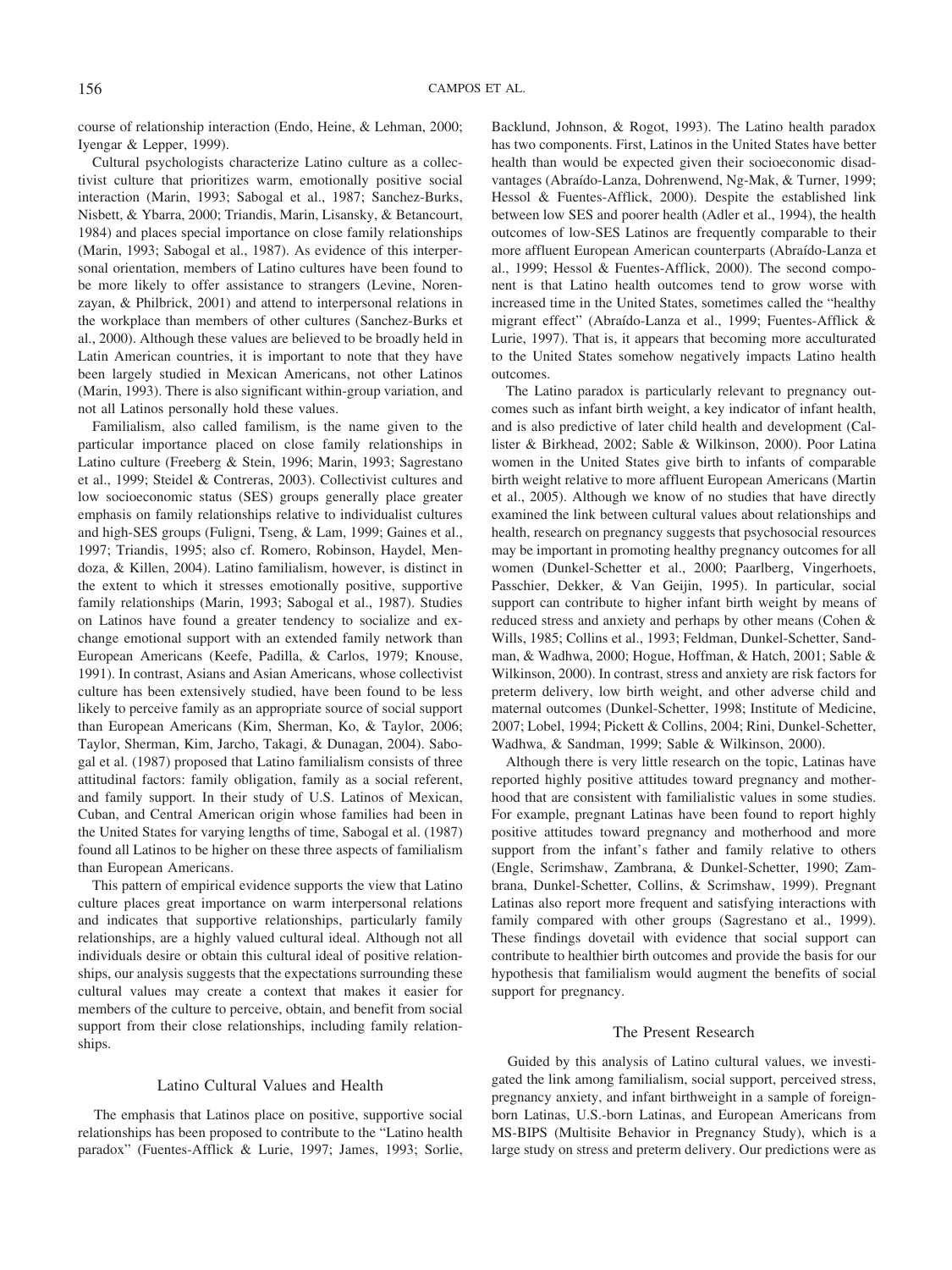follows. First, Latinas were expected to have higher familialism than European Americans. Second, familialism was expected to be positively associated with social support and negatively associated with stress and pregnancy-related anxiety in the overall sample, and these associations were predicted to be significantly stronger in Latinas relative to European Americans. Third, social support was expected to be positively associated with infant birthweight in the overall sample, and these associations were predicted to be significantly stronger in foreign-born Latinas relative to U.S.-born Latinas and European Americans. For this last prediction, we reasoned that personally held and contextually normative familialism values should augment the benefits of social support for pregnancy. Foreign birth is associated with a greater likelihood of being guided by culture of origin values (Benet-Martinez, Leu, Lee, & Morris, 2002; Kasirye et al., 2005; Marin, 1993; Sabogal et al., 1987); thus, foreign-born Latinas, the group most likely to regard familialism as a socially desirable norm, should show the strongest association between social support and infant birthweight.

## Method

#### *Participants*

Two hundred and sixty-five pregnant women from MS-BIPS were assessed in the present study: 31 foreign-born Latinas, 68 U.S.-born Latinas, and 166 U.S.-born European Americans. The sample of foreign-born Latinas consisted of women born in Mexico ( $n = 21$ ), El Salvador ( $n = 4$ ), Guatemala ( $n = 3$ ), and other Latin American countries  $(n = 3)$  who had been in the United States for an average of 24  $(SD = 16)$  years. The sample of U.S.-born Latinas was largely Mexican American (88%), and this majority reported having parents who were either both born in Mexico or both born in the United States.

MS-BIPS is a multidisciplinary, prospective study of stress and birth outcomes conducted from 1997 to 2002. Data collection occurred at two large urban medical centers in a region in California where Latinos are a near majority and maintain strong, distinct cultural communities. Women who were either receiving primary care at a study site or were referred to the study by their primary caregiver were screened by research nurses at clinic visits to determine whether they met research criteria. Women who were at least 18 years of age, with a singleton, intrauterine pregnancy, and fluent enough in English as assessed by research nurses to complete extensive interviews were eligible for MS-BIPS and were invited to participate in the study. Women were deemed ineligible for MS-BIPS if they had current or prior medical conditions that could influence cardiovascular, neuroendocrine, hepatic, or renal functioning. Women who smoked cigarettes, used controlled substances, or had otherwise identifiably at-risk pregnancies (e.g., systemic maternal disease, placental or cord abnormalities, uterine anomalies, congenital malformations, or chromosomal abnormalities) were also excluded. Women were not excluded from MS-BIPS on the basis of ethnicity, number of past births, or any other demographic factor, but the subsample in the present study was limited to Latina and European American women.

# *Procedure*

MS-BIPS participants underwent psychosocial and biological assessments at least three times during the pregnancy and once postpartum. Assessments were taken at 18 to 20 weeks (Time 1), 24 to 26 weeks (Time 2), and 32 to 34 weeks (Time 3) gestation and at 6 to 8 weeks postpartum (Time 5). Each session involved in-depth, semistructured interviews, medical exams, blood samples, and ultrasonograms administered by trained interviewers and research nurses. Participants were compensated \$15 per visit to offset travel, parking, and child-care costs and were given a \$30 gift certificate to a national toy store at their postpartum session. A complete description of the MS-BIPS sample and procedures can be obtained from the investigators. The measures we report in the present study were taken at Time 1 or 2 during the second trimester with the exception of birth weight, which was obtained from participants' medical charts.<sup>1</sup>

#### *Demographics*

Demographic information was obtained at Time 1 and included age; ethnicity and race; country of birth for self, mother, and father; years living in United States; level of education completed; annual household income; marital status; and number of previous births. Two of these variables, annual household income and level of education, were standardized and summed to create a proxy measure of SES.

#### *Familialism*

A 10-item Familialism Scale (Gaines et al., 1997) administered at Time 2 was used to measure orientation toward the welfare of one's immediate and extended family. This scale was developed to be widely applicable across cultural contexts but is also consistent with previous treatments of familialism in Latino culture (e.g., Sabogal et al., 1987). Participants used Likert scales (1 *strongly disagree*; 4 *strongly agree*) to indicate agreement with items related to valuing and maintaining connection with family (e.g., "When it comes to social responsibility, blood really is thicker than water; I cherish the time I spend with my relatives"). Responses were averaged to create scale scores. In past research, this scale has shown a reliable factor structure, acceptable internal validity and consistency, and modest correlations with measures of cultural collectivism (Gaines et al., 1997). In the present study, Cronbach's alpha coefficient was acceptably high in the overall sample and across groups (.78–.85).

#### *Perceived Social Support*

The 19-item MOS Social Support Survey (Sherbourne & Stewart, 1991) was administered at Time 2 to measure participant perceptions of being socially supported in four ways: (a) affectionate support (expressions of love and affection; three items); (b)

<sup>&</sup>lt;sup>1</sup> The stress and pregnancy anxiety variables were measured multiple times throughout the pregnancy, and the patterns of association with familialism remained consistent. Therefore, we report Time 2 data for stress and pregnancy anxiety because these data were collected at the same time as the familialism and social support measures.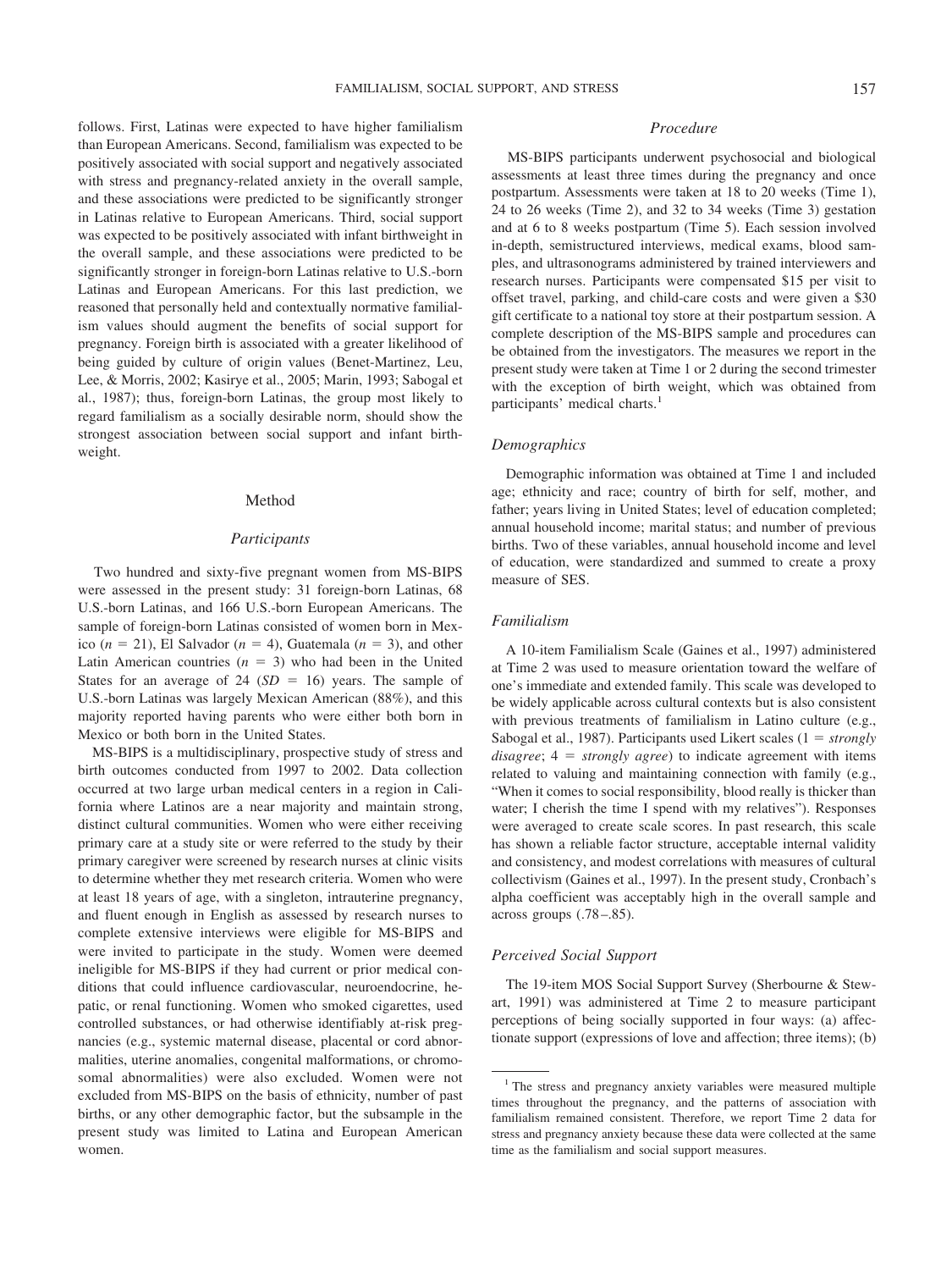emotional/informational support (expressions of positive affect and understanding, offering advice and guidance; eight items); (c) positive social interaction support (availability to do fun things; four items); and (d) tangible support (material aid or behavioral assistance; four items). Participants rated support items using Likert scales  $(1 = none of the time; 5 = all of the time)$ , and responses were averaged to create scale scores. In the present study, Cronbach's alpha coefficient for the subscales and overall measure was high in the overall sample and across groups  $(.83 -$ .97).

## *UCLA Pregnancy Anxiety Scale*

This reliable 10-item scale was specifically developed for use in pregnancy research (Rini et al., 1999) and measures pregnancyspecific sources of anxiety, including concerns about labor, delivery, and the infant (e.g., "I am concerned or worried about having a hard or difficult labor and delivery"). Participants rated their pregnancy anxiety using Likert scales  $(1 = not at all; 4 = very$ *much*) at Time 2, and responses were averaged to create scale scores. In the present study, Cronbach's alpha coefficient were acceptable in the overall sample and across groups  $(.75 - .85)$ .

## *Perceived Stress*

At Time 2, a short version of Cohen, Kamarck, and Mermelstein's (1983) Perceived Stress Scale was used to measure subjective perceptions of stress during the previous week (e.g., "How often have you found that you could not cope with all the things you had to do?"). Participants rated their perceived stress on 12 items<sup>2</sup> using Likert scales  $(1 = never, 4 = always)$ , and responses were averaged to create scale scores. This measure is reliable and reflects a perception that personal resources are taxed (Cohen et al., 1983). In the present study, Cronbach's alpha coefficient was .85 in the overall sample and in each subgroup.

## *Infant Birth Weight*

Infant weight at time of birth was obtained from participants' medical records and analyzed as a continuous measure. A birth weight greater than 2,500 g is considered normal. Birth weight equal to or below 2,500 g is medically defined as low birth weight and places the infant at higher risk of developing problems in the neonatal period and potentially thereafter (Institute of Medicine, 2007).

## Results

## *Data Analytic Approach*

Planned comparisons were used to test hypotheses about familialism, social support, perceived stress, pregnancy-related anxiety, and infant birth weight. The intercorrelations among study variables are reported in Table 1 and elaborated in the context of the hypothesis testing. For ease of presentation, differences between foreign-born and U.S.-born Latinas are addressed as relevant in the testing of the third hypothesis.

#### Table 1

*Intercorrelations Among Familialism, Social Support, Perceived Stress, Pregnancy Anxiety, and Birthweight in Overall Sample*

| <b>Study Variables</b>                                                                               |                                                                |                                       |               |        |  |
|------------------------------------------------------------------------------------------------------|----------------------------------------------------------------|---------------------------------------|---------------|--------|--|
| 1. Familialism<br>2. Social support<br>3. Perceived stress<br>4. Pregnancy anxiety<br>5. Birthweight | $.37*$<br>$-.22$ <sup>*</sup><br>$-.14$ <sup>*</sup><br>$-.02$ | $-.31$ <sup>*</sup><br>$-.26*$<br>.03 | $.25*$<br>.08 | $-.03$ |  |

*Note.*  $N = 265$ .<br> *\**  $p < .05$ .

#### *Demographics*

Previous research has shown that Latinos are socioeconomically disadvantaged relative to European Americans, and the demographic differences in our sample replicated this pattern. One-way analyses of variance (ANOVAs) comparing Latinas and European Americans showed that European American women were older  $(M = 32, SD = 4.59$  vs.  $M = 28, SD = 5.88$ ,  $F(1, 263) = 30.85$ ,  $p < .001$ , and had more years of education ( $M = 15.42$ ,  $SD = 1.81$ ) vs.  $M = 13.47$ ,  $SD = 2.22$ ),  $F(1, 263) = 68.60$ ,  $p < .001$ , and higher household income ( $M = $74,500$  vs. \$44,500),  $F(1, 263) =$ 68.58,  $p < .001$ , whereas Latinas reported a higher number of previous births ( $M = 0.99$ ,  $SD = 1.05$  vs.  $M = 0.47$ ,  $SD = 0.85$ ),  $F(1, 263) = 22.32, p < .001$ . A chi-square test found that European Americans were more likely to be married than Latinas (81% vs. 63%),  $\chi^2(4, N = 265) = 20.82, p < .001$ .

# *Familialism*

Our first hypothesis held that Latinas would be higher in familialism than European Americans. Familialistic values, however, have also been associated with SES (Fuligni et al., 1999; Romero et al., 2004). Thus, we controlled for SES to provide a more conservative test of familialism across groups. As expected, an analysis of covariance, with SES as the covariate, showed that Latinas reported significantly higher levels of familialism (*M* 3.25,  $SD = 0.46$ ) than European Americans ( $M = 3.20$ ,  $SD =$ 0.45),  $F(1, 262) = 3.80, p < .05, d = .11$ . We also considered whether familialism might covary with number of previous births or marital status, but correlations and partial correlations did not reveal any significant relation between these potential control variables and familialism. Thus, these variables were not included in analyses.

#### *Social Support, Stress, and Pregnancy Anxiety*

To test whether familialism was positively associated with social support and negatively associated with perceived stress and pregnancy anxiety, we began by examining mean differences between Latinas and European Americans on the stress and social

<sup>2</sup> The original scale contains 14 items. Short versions used in prior pregnancy studies by this team had four and eight items. This present version used the largest subset of items from the original scale that could be translated into Spanish accurately.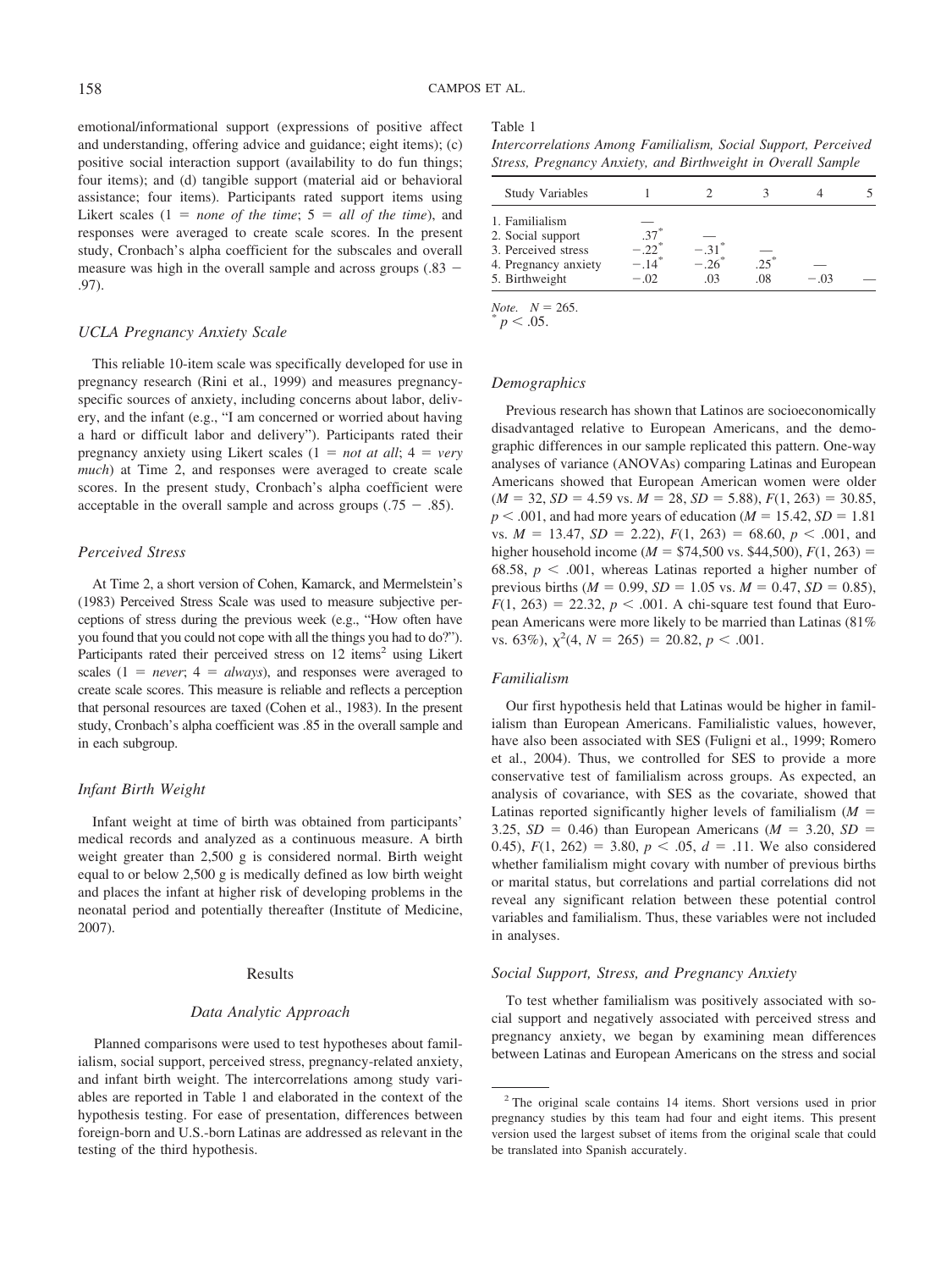Table 2 *Mean Differences in Social Support, Perceived Stress, and Pregnancy Anxiety Among Latinas and European Americans*

|                             | Latinas<br>$(n = 99)$<br>M(SD) | European Americans<br>$(n = 166)$<br>M(SD) |
|-----------------------------|--------------------------------|--------------------------------------------|
| Social Support              |                                |                                            |
| Overall                     | 3.97(0.79)                     | 4.11(.59)                                  |
| Affectionate                | 4.52(0.73)                     | 4.67(.58)                                  |
| Emotional/Informational     | 4.13(.91)                      | 4.35(.68)                                  |
| Positive social interaction | 4.22(.95)                      | 4.35(.77)                                  |
| Tangible                    | 4.05(1.01)                     | 4.10(0.78)                                 |
| Stress & Anxiety            |                                |                                            |
| Perceived stress            | 1.15(0.40)                     | 1.08(.33)                                  |
| Pregnancy anxiety           | 1.89(.50)                      | 1.74(0.41)                                 |

*Note.*  $N = 265$ . Significant mean differences of  $p < .05$  are indicated with an asterisk.

support variables. As Table 2 shows, one-way ANOVAs, with SES as a covariate on the social support and stress variables, revealed one mean difference: Latinas reported higher pregnancy anxiety than European Americans,  $F(1, 262) = 4.56$ ,  $p < .03$ ,  $d = .01$ .

Our second hypothesis predicted that familialism would be positively associated with social support and this association would be more pronounced among Latinas. As Table 3 shows, correlational tests revealed that familialism was positively associated with overall social support and each of the four types of support (i.e., affectionate, emotional–informational, positive social interaction, and tangible) in the sample as a whole. To test whether these associations were significantly stronger among Latinas than European Americans, we used planned Fisher *z* tests of the difference between correlations (Rosenthal & Rosnow, 1991). As expected, the association between familialism and overall social support was significantly stronger among Latinas than European Americans (see Table 3). When each support type was examined separately, the association between familialism and three of the four support types remained significantly stronger for Latinas than European Americans. Affectionate support was the only exception.

In contrast to the positive association with support, familialism was predicted to be negatively associated with the stress variables and this association was expected to be more pronounced among Latinas. As Table 3 shows, familialism was significantly and negatively associated with perceived stress and pregnancy anxiety in the entire sample. In partial support of our predictions, planned Fisher *z* tests of the difference between correlations revealed that this negative association between familialism and perceived stress was significantly stronger among Latinas than European Americans, but this was not true for pregnancy anxiety.

# *Familialism in Cultural Context: Social Support and Birth Weight*

Analyses thus far revealed that Latinas were higher on familialism and familialism was more strongly associated with social support and perceived stress among Latinas. Our third hypothesis predicted that social support would be positively associated with birth weight and this association would be most pronounced among foreign-born Latinas. To examine this possibility, we separated the Latina sample into foreign- and U.S.-born subgroups. Demographic variables and associations among familialism, social support, stress, and pregnancy anxiety did not differ in the two Latina subgroups. Thus, we turned to examining the associations of social support with birth weight in the three groups. In partial support of our hypothesis, greater social support was associated with higher infant birth weight for foreign-born Latinas only (Table 4). When each support type was examined separately, affectionate support and positive social interaction remained sig-

| ۰, |  |
|----|--|
|    |  |

*Correlation Coefficients for Familialism with Social Support, Perceived Stress, and Pregnancy Anxiety*

|                             | All ethnicities<br>$(N = 265)$ | Latinas<br>$(n = 99)$ | European<br>Americans<br>$(n = 166)$ | Fisher's z test of difference<br>between correlations      |
|-----------------------------|--------------------------------|-----------------------|--------------------------------------|------------------------------------------------------------|
| Social Support              |                                |                       |                                      |                                                            |
| Overall                     | $37*$                          | $.55^*$               | $.26*$                               | Latinas vs. European Americans:<br>$diff = 2.74, p < .006$ |
| Affectionate                | $30^*$                         | $.38*$                | $.22*$                               | Latinas vs. European Americans:<br>$diff = 1.37$ , ns      |
| Emotional/Informational     | $.33*$                         | $.53*$                | $.27*$                               | Latinas vs. European Americans:<br>$diff = 2.44, p < .01$  |
| Positive social interaction | $33*$                          | $.54*$                | $.19*$                               | Latinas vs. European Americans:<br>$diff = 3.20, p < .001$ |
| Tangible                    | $.31*$                         | $.49*$                | $.16*$                               | Latinas vs. European Americans:<br>$diff = 2911, p < .004$ |
| Stress & Anxiety            |                                |                       |                                      |                                                            |
| Perceived stress            | $-.22$ <sup>*</sup>            | $-37$ <sup>*</sup>    | $-.11$ <sup>*</sup>                  | Latinas vs. European Americans:<br>$diff = -2.16, p < .03$ |
| Pregnancy anxiety           | $-14$ <sup>*</sup>             | $-.09$                | $-20^*$                              | Latinas vs. European Americans:<br>$diff = .87$ , ns       |

*Note.*  $N = 265$ .<br>  $p < .05$ .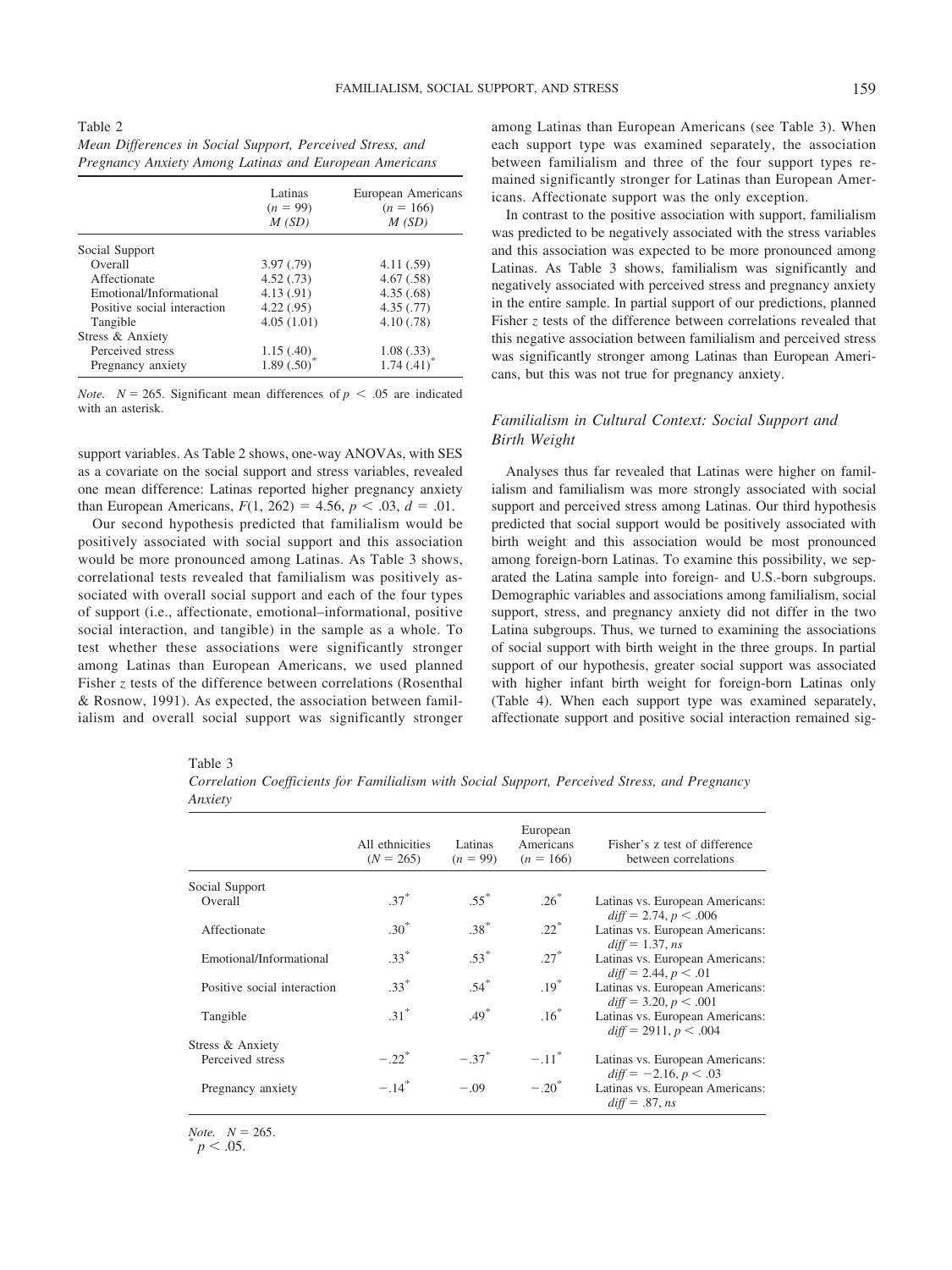Table 4

## 160 CAMPOS ET AL.

| Correlation Coefficients for Birthweight With Social Support, Perceived Stress, and Pregnancy Anxiety |                                |                                    |                                 |                                     |                                                                        |
|-------------------------------------------------------------------------------------------------------|--------------------------------|------------------------------------|---------------------------------|-------------------------------------|------------------------------------------------------------------------|
|                                                                                                       | All Ethnicities<br>$(N = 265)$ | Foreign-born<br>Latinas $(n = 31)$ | U.S.-born<br>Latinas $(n = 68)$ | European<br>Americans ( $n = 166$ ) | Fisher's $z$ test of difference<br>between correlations                |
| Social support                                                                                        |                                |                                    |                                 |                                     |                                                                        |
| Overall                                                                                               | $-.03$                         | $.31^+$                            | $-.09$                          | $-.05$                              | Foreign-born vs. U.S. - born Latinas:<br>$diff = 1.82, p = .06$        |
|                                                                                                       |                                |                                    |                                 |                                     | Foreign-born Latinas vs. European Americans:<br>$diff = 1.81, p = .07$ |
| Affectionate                                                                                          | $-.05$                         | $.34^{\dagger}$                    | $-.13$                          | $-.12$                              | Foreign-born vs. U.S. - born Latinas:<br>$diff = 2.14, p < .03$        |
|                                                                                                       |                                |                                    |                                 |                                     | Foreign-born Latinas vs. European Americans:<br>$diff = 2.14, p < .02$ |
| Emotional/<br>Informational                                                                           | .01                            | .28                                | $-.09$                          | $-.04$                              | Foreign-born vs. U.S. - born Latinas:<br>$diff = 1.67$ , ns            |
|                                                                                                       |                                |                                    |                                 |                                     | Foreign-born Latinas vs. European Americans:<br>$diff = 1.60$ , ns     |
| Positive social<br>interaction                                                                        | $-.01$                         | $.37*$                             | $-.09$                          | $-.07$                              | Foreign-born vs. U.S.-born Latinas:<br>$diff = 2.12, p < .03$          |
|                                                                                                       |                                |                                    |                                 |                                     | Foreign-born Latinas vs. European Americans:<br>$diff = 2.21, p < .03$ |
| Tangible                                                                                              | .02                            | .22                                | $-.05$                          | $-.00$                              | Foreign-born vs. U.S. - born Latinas:<br>$diff = 1.21$ , ns            |
|                                                                                                       |                                |                                    |                                 |                                     | Foreign-born Latinas vs. European Americans:<br>$diff = 1.09$ , ns     |
| Stress and anxiety                                                                                    |                                |                                    |                                 |                                     |                                                                        |
| Perceived stress                                                                                      | .08                            | .03                                | .04                             | .14                                 | Foreign-born vs. U.S.-born Latinas:<br>$diff = -.04$ , ns              |
|                                                                                                       |                                |                                    |                                 |                                     | Foreign-born Latinas vs. European Americans:<br>$diff = -.54, ns$      |
| Pregnancy anxiety                                                                                     | $-.03$                         | $-.20$                             | .01                             | $-.01$                              | Foreign-born vs. U.S.-born Latinas:<br>$diff = -.94$ , ns              |
|                                                                                                       |                                |                                    |                                 |                                     | Foreign-born Latinas vs. European Americans:                           |

*Correlation Coefficients for Birthweight With Social Support, Perceived Stress, and Pregnancy Anxiety*

nificantly associated with higher infant birth weight. In contrast, our perceived stress and pregnancy anxiety variables were not significantly associated with birth weight in foreign-born Latinas. For U.S.-born Latinas and European Americans, there were no significant associations of birth weight with social support, perceived stress, or pregnancy anxiety. Although we did not expect associations of familism with birth weight, we explored this issue at reviewer request. Familialism was not directly associated with birth weight in the overall sample  $(r = -.02, ns)$  or among the three subgroups (foreign-born Latinas,  $r = .03$ , *ns*; U.S.-born Latinas,  $r = -.09$ , *ns*; European Americans,  $r = -.00$ , *ns*).

#### Discussion

For Latinas and European Americans alike, familialism was positively associated with feeling more supported, less stressed, and less anxious about pregnancy. Consistent with our cultural analysis, however, Latinas reported higher levels of familialism, and the associations of familialism with social support and stress were more pronounced among Latinas relative to European Americans. Moreover, for foreign-born Latinas, greater social support, particularly affectionate and positive social interaction support, was associated with higher infant birth weight. These findings suggest that cultural values emphasizing positive social relationships may be associated with psychological benefits that have

implications for physical and mental health and may contribute to processes underlying the Latino health paradox.

 $di\!f\!f = -.59$ , *ns* 

The present work has a number of unique strengths. First, it examines a culturally grounded construct, familialism, that is salient in relationship experience, pregnancy, and childbirth but that has been little studied in these contexts. Second, this study is the first to examine how familialism relates to social support and stress, two constructs that have well-documented relationships to physical and mental health (e.g., Cohen & Wills, 1985; House, Landis, & Umberson, 1988). An intriguing implication of this work is that familialism may be one exogenous resilience factor that indirectly plays a role in effective social support processes and possibly in stress and anxiety regulation as well. That is, cultural ideals that emphasize a positive relationship orientation may make it easier for individuals to seek, receive, and benefit from valuable social support; in turn, this ease may help undo the effects of stress and anxiety.

In addition to its strengths, we also note the limitations of this study. First, the subgroup of foreign-born Latinas was not large enough to conduct complex multivariate analyses that could test the possibility of indirect links among familialism, social support, and birth weight. Also, although our foreign-born Latina sample represented the group most likely to regard familialistic values as a norm, this group had been residing in the United States for a long time, and

*Note.*  $N = 265$ .<br>
\*  $p < .05$ . <sup>†</sup>  $p = .06 - .10$ .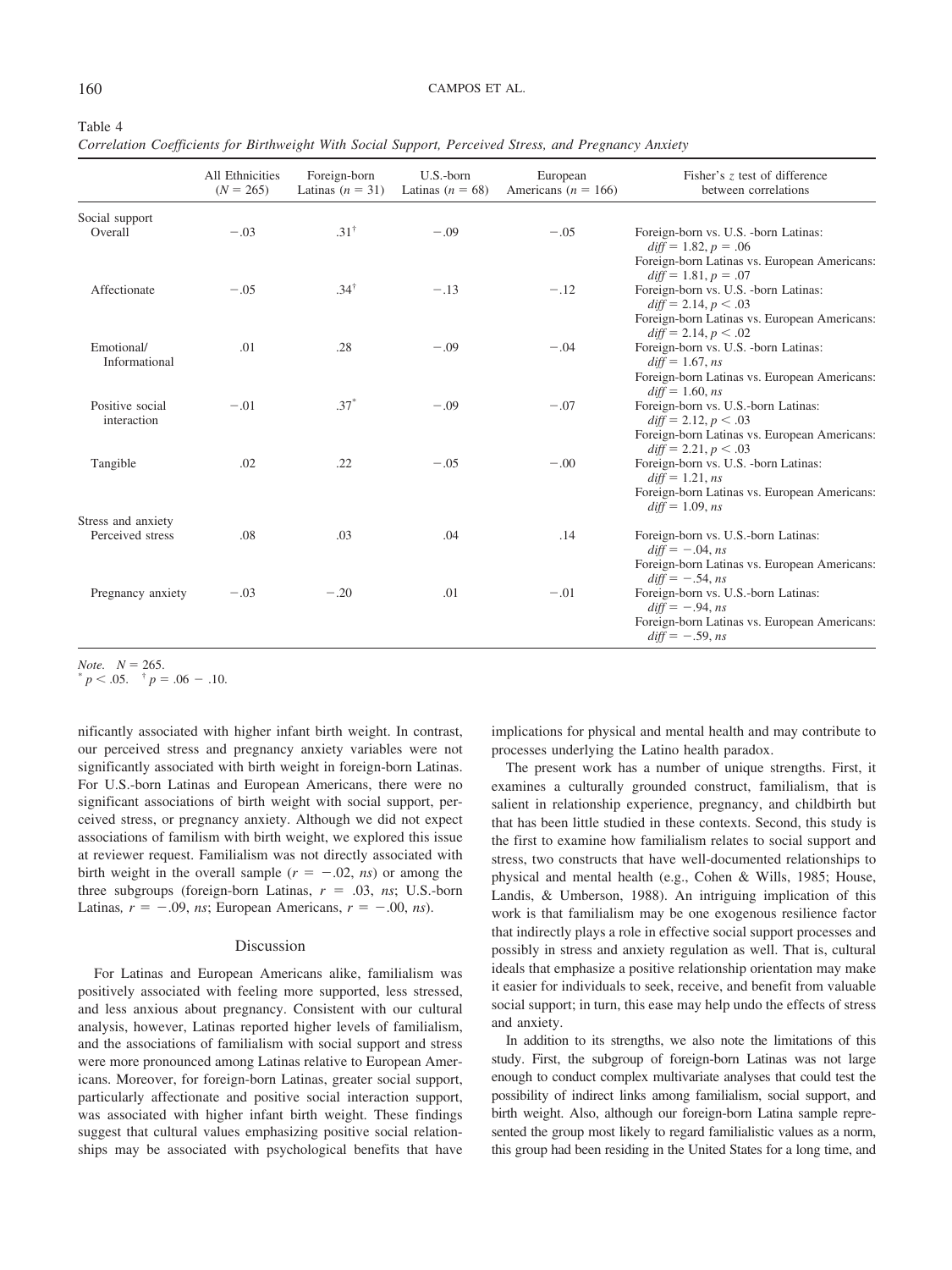it is not clear how acculturation may have influenced the perceptions of these women. To clarify the role of acculturation in perceptions that familialism is a norm, future research should involve more direct measures of acculturation and social reference groups. Finally, measures of family support per se would have been desirable insomuch as the measure of perceived social support we used could have conceivably included support from friends as well as family.

Despite these limitations that reduced our power to detect effects, we obtained some significant associations that we regard as worthy of further study. For researchers to better understand the influence of familialism on close relationships, social support, and health, our findings suggest several avenues of future inquiry. One important step will be to work toward a better understanding of how familialism manifests itself across differing social environments. Cultural values about close family relationships may mean different things to different people, and the benefits and costs of familialism may vary accordingly. The literature suggests that Latinos derive closeness and support from family, but there may also be circumstances when familialistic expectations may become a source of stress rather than support. For example, financial strain may make it difficult to meet family obligations or, if close family relationships are not personally desirable, the expectations associated with familialism may be an unwelcome burden. In these situations, cultural expectations that emphasize familialism may actually have greater costs for Latinos, prompting higher levels of distress than might be observed among members of cultures that emphasize independence and separation from family. In this study, we have focused on the possible benefits of familialism but are mindful that there may also be circumstances in which familialism is associated with greater stress or compromised health. In our view, the possible benefits and costs of cultural ideals that highly value supportive family relationships both merit further investigation.

Future research can help elucidate the most intriguing finding of the present study: that social support was associated with infant birth weight among foreign-born Latinas but not U.S.-born Latinas or European American women. We hypothesized that familialistic values would augment the benefits of social support for pregnancy such that the association between social support and birth weight would be most pronounced among our foreign-born Latina sample. However, how do we account for the absence of findings for European American and U.S.-born Latina women? For European American women, social support may be a mixed benefit that conflicts with cultural norms of autonomy and independence. For U.S.-born Latinas, we offer an explanation that is consistent with emerging perspectives on the influence of bicultural systems on the individual (e.g., Benet-Martinez et al., 2002). U.S.-born Latinas may be more likely to regard familialism ambivalently, as having both positive and negative aspects. For example, familialism may be a source of undesirable difference from European American culture's emphasis on independence and separation from family. A U.S.-born Latina may self-report high familialism but also feel that this family-focused orientation is regarded by European Americans as a sign of inappropriate family enmeshment or lack of independence. If so, these perceptions may weaken the benefits that the association of familialism with social support might otherwise provide and thereby account for the difference observed between the two Latina groups in the present study. We acknowledge, however, that the present data cannot fully address

this issue. Future research should explore these possibilities with more sensitive measures of cultural values, social reference groups, and acculturation.

The cultural systems in which individuals are embedded influence how the social world is perceived. Our research suggests that cultural contexts in which positive family relationships are highly valued and expected may augment the benefits of social support for pregnant women. We believe this research sheds light on one role that culture may play in relationship and health processes and hope future research continues to examine this promising research direction.

#### References

- Abraı´do-Lanza, A. F., Dohrenwend, B. P., Ng-Mak, D. S., & Turner, J. B. (1999). The Latino mortality paradox: A test of the "salmon bias" and health migrant hypotheses. *American Journal of Public Health, 89,* 1543–1548.
- Adler, N. E., Boyce, T., Chesney, M., Cohen, S., Folkman, S., Kahn, R., et al. (1994). Socioeconomic status and health: The challenge of the gradient. *American Psychologist, 49,* 15–24.
- Benet-Martinez, V., Leu, J., Lee, F., & Morris, M. W. (2002). Negotiating biculturalism: Cultural frame switching in biculturals with oppositional versus compatible cultural identities. *Journal of Cross-Cultural Psychology, 33,* 492–516.
- Callister, L. C., & Birkhead, A. (2002). Acculturation and perinatal outcomes in Mexican immigrant childbearing women: An integrative review. *Journal of Perinatal and Neonatal Nursing, 16,* 22–38.
- Cohen, S., Kamarck, T., & Mermelstein, R. (1983). A global measure of perceived stress. *Journal of Health and Social Behavior, 24,* 385–396.
- Cohen, S., & Wills, T. A. (1985). Stress, social support, and the buffering hypothesis. *Psychological Bulletin, 98,* 310–357.
- Collins, N. L., Dunkel-Schetter, C., Lobel, M., & Scrimshaw, S. C. M. (1993). Social support in pregnancy: Psychosocial correlates of birth outcomes and postpartum depression. *Journal of Personality and Social Psychology, 65,* 1243–1258.
- Cutrona, C. E., Hessling, R. M., Bacon, P. L., & Russell, D. W. (1998). Predictors and correlates of continuing involvement with the baby's father among adolescent mothers. *Journal of Family Psychology, 12,* 369–387.
- Dunkel-Schetter, C. (1998). Maternal stress and preterm delivery. *Prenatal and Neonatal Medicine, 3,* 39–42.
- Dunkel-Schetter, C., Gurung, R. A. R., Lobel, M., & Wadhwa, P. D. (2000). Psychological, biological, and social processes in pregnancy: Using a stress framework to study birth outcomes. In A. Baum, T. Revenson, & J. Singer (Eds.), *Handbook of health psychology* (pp. 495–518). Hillsdale, NJ: Erlbaum.
- Dunkel Schetter, C., & Rini, C. (2004). Pregnancy outcomes: Psychosocial aspects. In N. B. Anderson (Ed.), *Encyclopedia of health and behavior* (Vol. 2, pp. 669–671). Thousand Oaks, CA: Sage.
- Dunkel-Schetter, C., Sagrestano, L. M., Feldman, P., & Killingsworth, C. (1996). Social support and pregnancy. In G. R. Pierce, B. R. Sarason, & I. G. Sarason (Eds.), *Handbook of social support and the family* (pp. 375–412). New York: Plenum Press.
- Endo, Y., Heine, S. J., & Lehman, D. R. (2000). Culture and positive illusions in close relationships: How my relationships are better than yours. *Personality and Social Psychology Bulletin, 26,* 1571–1586.
- Engle, P. L., Scrimshaw, S. C. M., Zambrana, R. E., & Dunkel-Schetter, C. (1990). Prenatal and postnatal anxiety in Mexican American women giving birth in Los Angeles. *Health Psychology, 9,* 285–299.
- Feldman, P. J., Dunkel-Schetter, C., Sandman, C. A., & Wadhwa, P. D. (2000). Maternal social support predicts birthweight and fetal growth in human pregnancy. *Psychosomatic Medicine, 62,* 715–725.